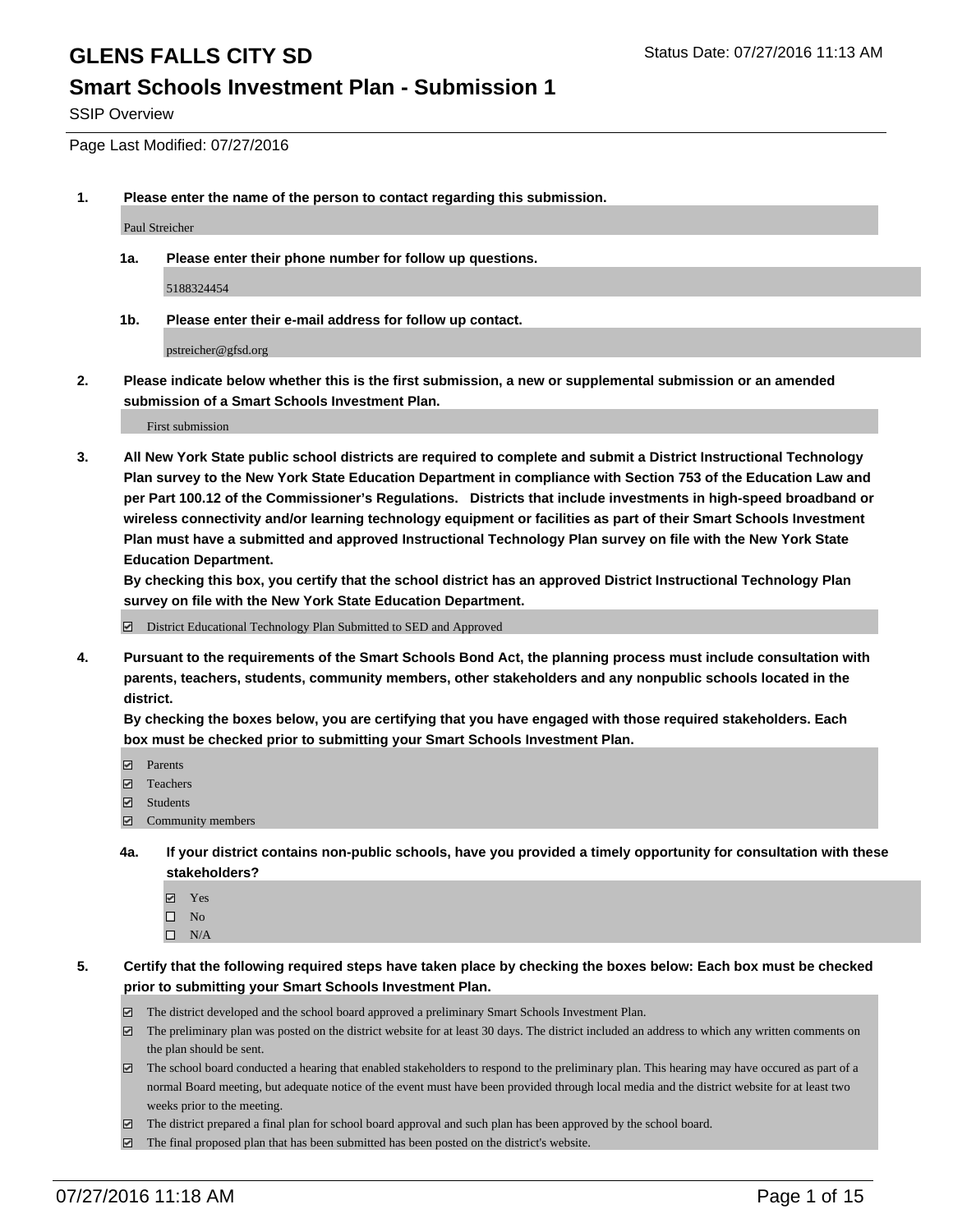### **Smart Schools Investment Plan - Submission 1**

SSIP Overview

Page Last Modified: 07/27/2016

**5a. Please upload the proposed Smart Schools Investment Plan (SSIP) that was posted on the district's website. Note that this should be different than your recently submitted Educational Technology Survey. The Final SSIP, as approved by the School Board, should also be posted on the website and remain there during the course of the projects contained therein.**

SmartSchoolsPrelimSpendingPlan.pdf SmartSchoolsBOEslides050416.pdf

**6. Please enter an estimate of the total number of students and staff that will benefit from this Smart Schools Investment Plan based on the cumulative projects submitted to date.**

2,300

**7. An LEA/School District may partner with one or more other LEA/School Districts to form a consortium to pool Smart Schools Bond Act funds for a project that meets all other Smart School Bond Act requirements. Each school district participating in the consortium will need to file an approved Smart Schools Investment Plan for the project and submit a signed Memorandum of Understanding that sets forth the details of the consortium including the roles of each respective district.**

 $\Box$  The district plans to participate in a consortium to partner with other school district(s) to implement a Smart Schools project.

**8. Please enter the name and 6-digit SED Code for each LEA/School District participating in the Consortium.**

| <b>Partner LEA/District</b> | <b>ISED BEDS Code</b> |
|-----------------------------|-----------------------|
| (No Response)               | (No Response)         |

**9. Please upload a signed Memorandum of Understanding with all of the participating Consortium partners.**

(No Response)

#### **10. Your district's Smart Schools Bond Act Allocation is:**

\$1,604,375

**11. Enter the budget sub-allocations by category that you are submitting for approval at this time. If you are not budgeting SSBA funds for a category, please enter 0 (zero.) If the value entered is \$0, you will not be required to complete that survey question.**

|                                       | Sub-<br>Allocations |
|---------------------------------------|---------------------|
| School Connectivity                   | U                   |
| Connectivity Projects for Communities |                     |
| Classroom Technology                  | 526,786             |
| Pre-Kindergarten Classrooms           |                     |
| Replace Transportable Classrooms      |                     |
| High-Tech Security Features           | $\Omega$            |
| Totals:                               | 526,786.00          |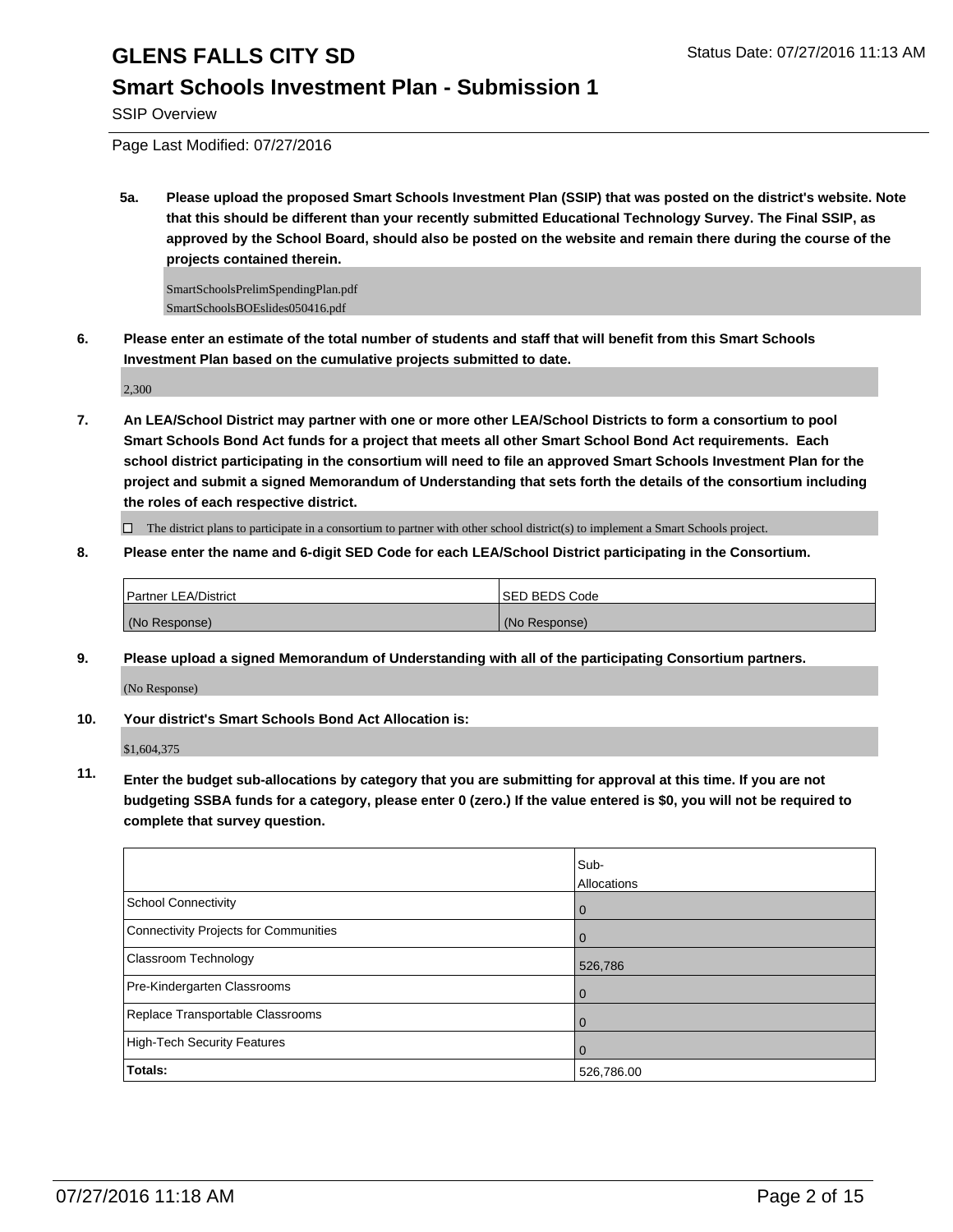### **Smart Schools Investment Plan - Submission 1**

School Connectivity

Page Last Modified: 07/27/2016

- **1. In order for students and faculty to receive the maximum benefit from the technology made available under the Smart Schools Bond Act, their school buildings must possess sufficient connectivity infrastructure to ensure that devices can be used during the school day. Smart Schools Investment Plans must demonstrate that:**
	- **sufficient infrastructure that meets the Federal Communications Commission's 100 Mbps per 1,000 students standard currently exists in the buildings where new devices will be deployed, or**
	- **is a planned use of a portion of Smart Schools Bond Act funds, or**
	- **is under development through another funding source.**

**Smart Schools Bond Act funds used for technology infrastructure or classroom technology investments must increase the number of school buildings that meet or exceed the minimum speed standard of 100 Mbps per 1,000 students and staff within 12 months. This standard may be met on either a contracted 24/7 firm service or a "burstable" capability. If the standard is met under the burstable criteria, it must be:**

**1. Specifically codified in a service contract with a provider, and**

**2. Guaranteed to be available to all students and devices as needed, particularly during periods of high demand, such as computer-based testing (CBT) periods.**

**Please describe how your district already meets or is planning to meet this standard within 12 months of plan submission.**

(No Response)

- **1a. If a district believes that it will be impossible to meet this standard within 12 months, it may apply for a waiver of this requirement, as described on the Smart Schools website. The waiver must be filed and approved by SED prior to submitting this survey.**
	- $\Box$  By checking this box, you are certifying that the school district has an approved waiver of this requirement on file with the New York State Education Department.
- **2. Connectivity Speed Calculator (Required)**

|                         | Number of<br><b>Students</b> | Multiply by<br>100 Kbps | Divide by 1000 Current Speed<br>to Convert to<br>Required<br>Speed in Mb | lin Mb           | Expected<br>Speed to be<br>Attained Within Required<br>12 Months | Expected Date<br>l When<br>Speed Will be<br>l Met |
|-------------------------|------------------------------|-------------------------|--------------------------------------------------------------------------|------------------|------------------------------------------------------------------|---------------------------------------------------|
| <b>Calculated Speed</b> | (No<br>Response)             | (No Response)           | (No<br>Response)                                                         | (No<br>Response) | (No<br>Response)                                                 | (No<br>Response)                                  |

#### **3. Describe how you intend to use Smart Schools Bond Act funds for high-speed broadband and/or wireless connectivity projects in school buildings.**

(No Response)

**4. Describe the linkage between the district's District Instructional Technology Plan and the proposed projects. (There should be a link between your response to this question and your response to Question 1 in Part E. Curriculum and Instruction "What are the district's plans to use digital connectivity and technology to improve teaching and learning?)**

(No Response)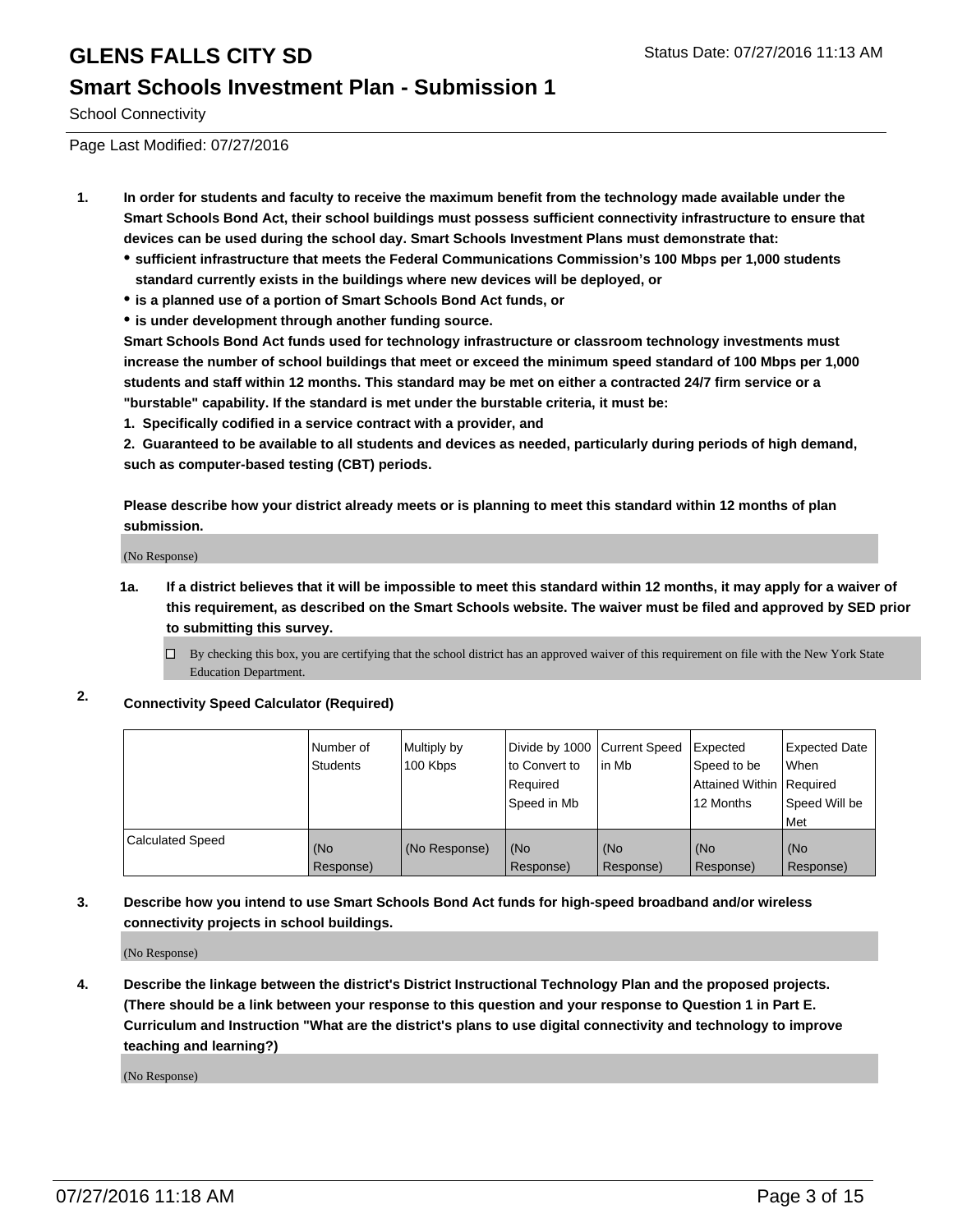#### **Smart Schools Investment Plan - Submission 1**

School Connectivity

Page Last Modified: 07/27/2016

**5. If the district wishes to have students and staff access the Internet from wireless devices within the school building, or in close proximity to it, it must first ensure that it has a robust Wi-Fi network in place that has sufficient bandwidth to meet user demand.**

**Please describe how you have quantified this demand and how you plan to meet this demand.**

(No Response)

**6. As indicated on Page 5 of the guidance, the Office of Facilities Planning will have to conduct a preliminary review of all capital projects, including connectivity projects.**

| Project Number |  |
|----------------|--|
| (No Response)  |  |

**7. Certain high-tech security and connectivity infrastructure projects may be eligible for an expedited review process as determined by the Office of Facilities Planning.**

**Was your project deemed eligible for streamlined review?**

(No Response)

**8. Include the name and license number of the architect or engineer of record.**

| <b>Name</b>   | License Number |
|---------------|----------------|
| (No Response) | (No Response)  |

**9. If you are submitting an allocation for School Connectivity complete this table. Note that the calculated Total at the bottom of the table must equal the Total allocation for this category that you entered in the SSIP Overview overall budget.** 

|                                            | Sub-          |
|--------------------------------------------|---------------|
|                                            | Allocation    |
| Network/Access Costs                       | (No Response) |
| <b>Outside Plant Costs</b>                 | (No Response) |
| School Internal Connections and Components | (No Response) |
| Professional Services                      | (No Response) |
| Testing                                    | (No Response) |
| <b>Other Upfront Costs</b>                 | (No Response) |
| <b>Other Costs</b>                         | (No Response) |
| Totals:                                    |               |

| Select the allowable expenditure | litem to be purchased | Quantity      | Cost per Item | <b>Total Cost</b> |
|----------------------------------|-----------------------|---------------|---------------|-------------------|
| type.                            |                       |               |               |                   |
| Repeat to add another item under |                       |               |               |                   |
| each type.                       |                       |               |               |                   |
| (No Response)                    | (No Response)         | (No Response) | (No Response) | (No Response)     |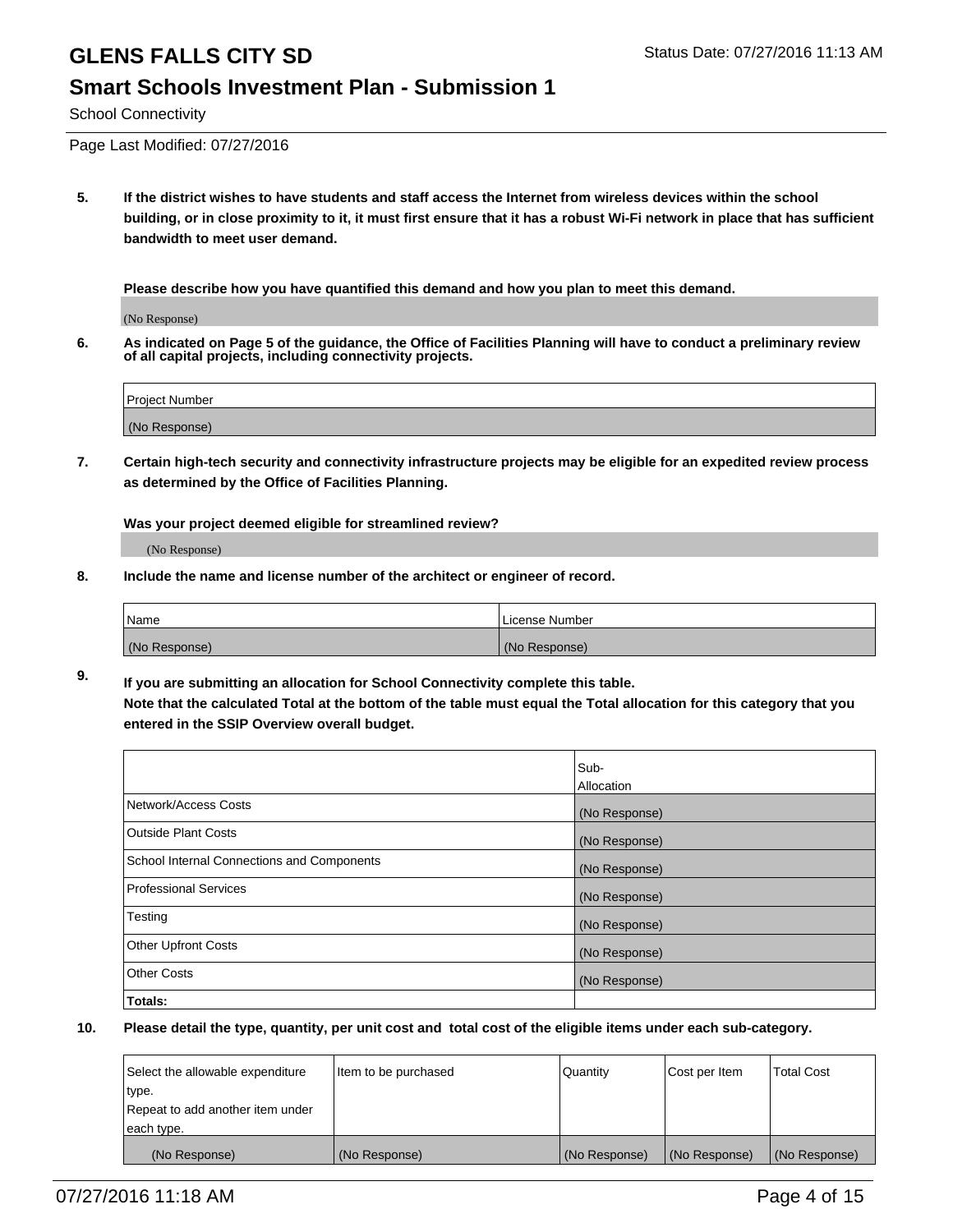### **Smart Schools Investment Plan - Submission 1**

Community Connectivity (Broadband and Wireless)

Page Last Modified: 07/27/2016

**1. Describe how you intend to use Smart Schools Bond Act funds for high-speed broadband and/or wireless connectivity projects in the community.**

(No Response)

**2. Please describe how the proposed project(s) will promote student achievement and increase student and/or staff access to the Internet in a manner that enhances student learning and/or instruction outside of the school day and/or school building.**

(No Response)

**3. Community connectivity projects must comply with all the necessary local building codes and regulations (building and related permits are not required prior to plan submission).**

 $\Box$  I certify that we will comply with all the necessary local building codes and regulations.

**4. Please describe the physical location of the proposed investment.**

(No Response)

**5. Please provide the initial list of partners participating in the Community Connectivity Broadband Project, along with their Federal Tax Identification (Employer Identification) number.**

| Project Partners | I Federal ID # |
|------------------|----------------|
| (No Response)    | (No Response)  |

**6. If you are submitting an allocation for Community Connectivity, complete this table. Note that the calculated Total at the bottom of the table must equal the Total allocation for this category that you**

**entered in the SSIP Overview overall budget.**

|                             | Sub-Allocation |
|-----------------------------|----------------|
| Network/Access Costs        | (No Response)  |
| Outside Plant Costs         | (No Response)  |
| <b>Tower Costs</b>          | (No Response)  |
| Customer Premises Equipment | (No Response)  |
| Professional Services       | (No Response)  |
| Testing                     | (No Response)  |
| Other Upfront Costs         | (No Response)  |
| Other Costs                 | (No Response)  |
| Totals:                     |                |

| Select the allowable expenditure | Item to be purchased | Quantity      | Cost per Item | <b>Total Cost</b> |
|----------------------------------|----------------------|---------------|---------------|-------------------|
| type.                            |                      |               |               |                   |
| Repeat to add another item under |                      |               |               |                   |
| each type.                       |                      |               |               |                   |
| (No Response)                    | (No Response)        | (No Response) | (No Response) | (No Response)     |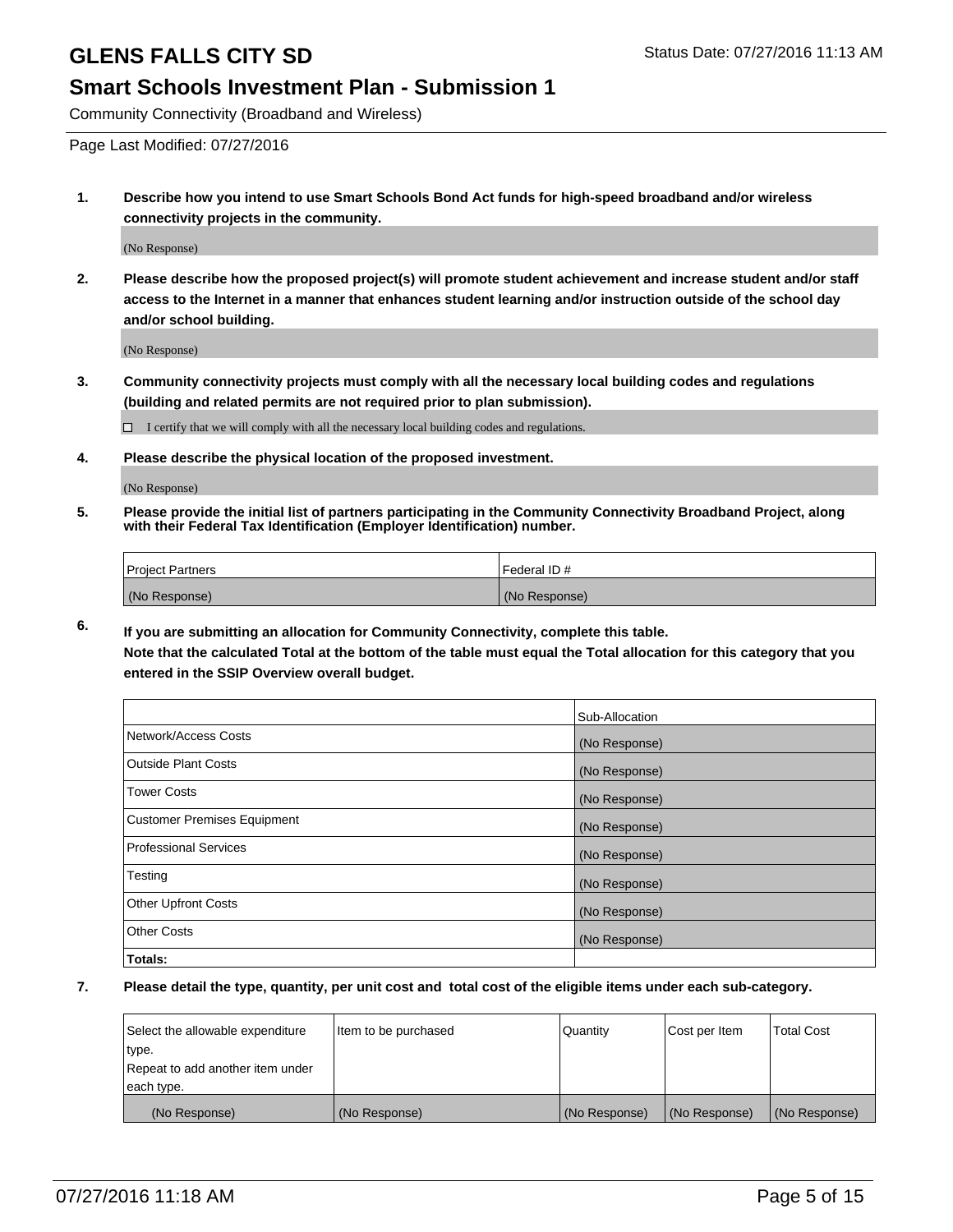### **Smart Schools Investment Plan - Submission 1**

Classroom Learning Technology

Page Last Modified: 07/27/2016

**1. In order for students and faculty to receive the maximum benefit from the technology made available under the Smart Schools Bond Act, their school buildings must possess sufficient connectivity infrastructure to ensure that devices can be used during the school day. Smart Schools Investment Plans must demonstrate that sufficient infrastructure that meets the Federal Communications Commission's 100 Mbps per 1,000 students standard currently exists in the buildings where new devices will be deployed, or is a planned use of a portion of Smart Schools Bond Act funds, or is under development through another funding source.**

**Smart Schools Bond Act funds used for technology infrastructure or classroom technology investments must increase the number of school buildings that meet or exceed the minimum speed standard of 100 Mbps per 1,000 students and staff within 12 months. This standard may be met on either a contracted 24/7 firm service or a "burstable" capability. If the standard is met under the burstable criteria, it must be:**

**1. Specifically codified in a service contract with a provider, and**

**2. Guaranteed to be available to all students and devices as needed, particularly during periods of high demand, such as computer-based testing (CBT) periods.**

**Please describe how your district already meets or is planning to meet this standard within 12 months of plan submission.**

We currently receive 200mbs/200mbs of network bandwidth from Primelink as our main source of internet. We also maintain a 75mb/75 mb redundant connection via NERIC services directed at our school information system connection and our distance learning classroom. Those connections are serviced by 10gb internal and 1gb external network switches.

**1a. If a district believes that it will be impossible to meet this standard within 12 months, it may apply for a waiver of this requirement, as described on the Smart Schools website. The waiver must be filed and approved by SED prior to submitting this survey.**

 $\Box$  By checking this box, you are certifying that the school district has an approved waiver of this requirement on file with the New York State Education Department.

#### **2. Connectivity Speed Calculator (Required)**

|                  | Number of<br>Students | Multiply by<br>100 Kbps | Divide by 1000 Current Speed<br>to Convert to<br>Reauired<br>Speed in Mb | In Mb | Expected<br>Speed to be<br>Attained Within Required<br>12 Months | Expected Date<br><b>When</b><br>Speed Will be<br><b>Met</b> |
|------------------|-----------------------|-------------------------|--------------------------------------------------------------------------|-------|------------------------------------------------------------------|-------------------------------------------------------------|
| Calculated Speed | 2,050                 | 205,000                 | 205                                                                      | 275   | 275                                                              | ∣na                                                         |

#### **3. If the district wishes to have students and staff access the Internet from wireless devices within the school building, or in close proximity to it, it must first ensure that it has a robust Wi-Fi network in place that has sufficient bandwidth to meet user demand.**

**Please describe how you have quantified this demand and how you plan to meet this demand.**

The recent completion of a capital project addressed our wireless needs and provided us with 100% wireless coverage of our instructional spaces across all of our schools. A full upgrade to our Wireless networking was also a focus of the project which was completed in the Spring of 2015.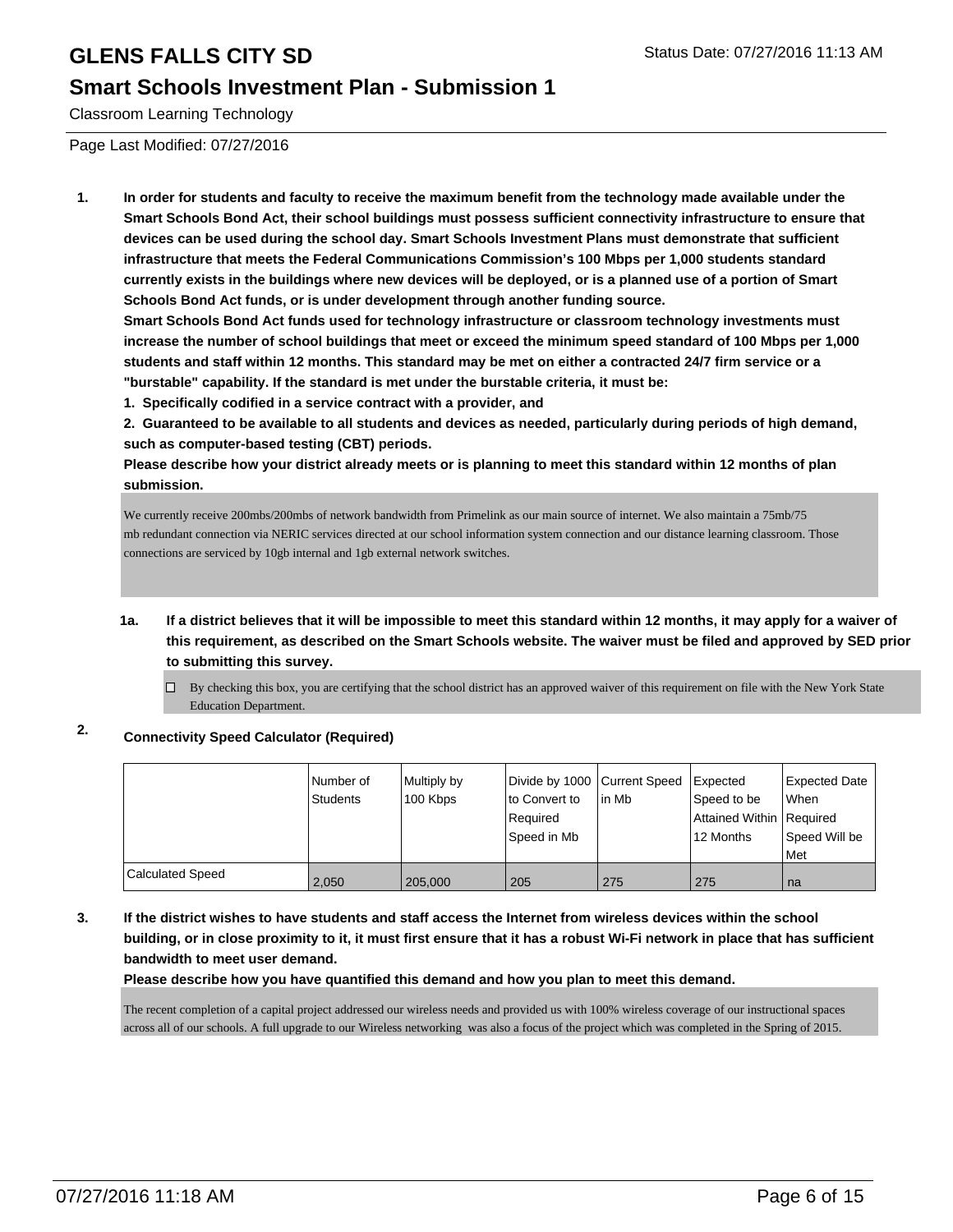### **Smart Schools Investment Plan - Submission 1**

Classroom Learning Technology

Page Last Modified: 07/27/2016

**4. All New York State public school districts are required to complete and submit an Instructional Technology Plan survey to the New York State Education Department in compliance with Section 753 of the Education Law and per Part 100.12 of the Commissioner's Regulations.**

**Districts that include educational technology purchases as part of their Smart Schools Investment Plan must have a submitted and approved Instructional Technology Plan survey on file with the New York State Education Department.**

- By checking this box, you are certifying that the school district has an approved Instructional Technology Plan survey on file with the New York State Education Department.
- **5. Describe the devices you intend to purchase and their compatibility with existing or planned platforms or systems. Specifically address the adequacy of each facility's electrical, HVAC and other infrastructure necessary to install and support the operation of the planned technology.**

The district will be using this funding for several purposes:

 1: Provide replacements for elementary school smartboards with Interactive display panels . The new interactive panels will exist using the same platform that current smartboards exist in.

 2: Provide Chromebooks for our 5th and 6th grade students. Currently, students in our grades 7-12 have been assigned a chromebook for which they bring home and come to school with each day. The success of the program at these levels have left us confident in our intention to provide an assigned device that will stay in school for students in grades 5 and 6. The purchasing of these devices will allow us to redirect current 5th and 6th grade chromebook carts to supplement the roughly 300 current Chromebook devices that exist in our elementary schools.

It is our intention to purchase classroom storage units in 5th and 6th grade homerooms that will host and charge these devices nightly. Our current classroom configurations will be able to meet this need.

3: Purchase Makerbot 3d Printers for each of our buildings library makerspaces. Over the past 1.5 years the district technology department has been working with our building library faculty on the creation of makerspaces. It is our intention to use library resources such as faculty and time as a way to introduce and get students excited in several computer science and stem tools. One of those being 3d printing. Each building has a dedicated space for this material.

4: We also intend on purchasing several smaller items for our library maker spaces to create knowledge and interest in technology skills that can be pivoted on for future project based learning tasks in an effort to build an environment of students who are ready to create, design and innovate. 5. Virtual Reality Equipment- The purchasing of a classroom set of VR technology will allow our teachers to take our students on "virtual field trips" and introduce them to places they have never "seen", this technology can lead to an increase in student engagement and relevance. We would also like to use this technology to provide 3d visual experiences in places that would be impossible otherwise such as inside of the human body.

6. Nao Robot- It is our goal to create a k-12 computer science curriculum in our district. We are still in the early stages of planning this curriculum, however we have done some things to get started. Our MS coding club was run this year and used as a proving ground with an intention to expand the curriculum and format used to classroom time next year. The purchase of the Nao robot will show the students the practical application of the coding languages they have learned and will hopefully continue to learn. We also intend on having our Middle and High school aged coders work with the Nao robot to teach children at the elementary school and at the special education level.

7. Audio Visual Equipment- We are currently working on a space in our HS library and student helpdesk area that we would like to dedicate some audio visual equipment to. The space will be used by both faculty and students to create content for anything, sopme things we have in mind are school projects, flipped classroom instruction, creative works, short instructional videos to name a few. Our maintenance staff is currently working on this project with the HVAC and electrical needs in mind.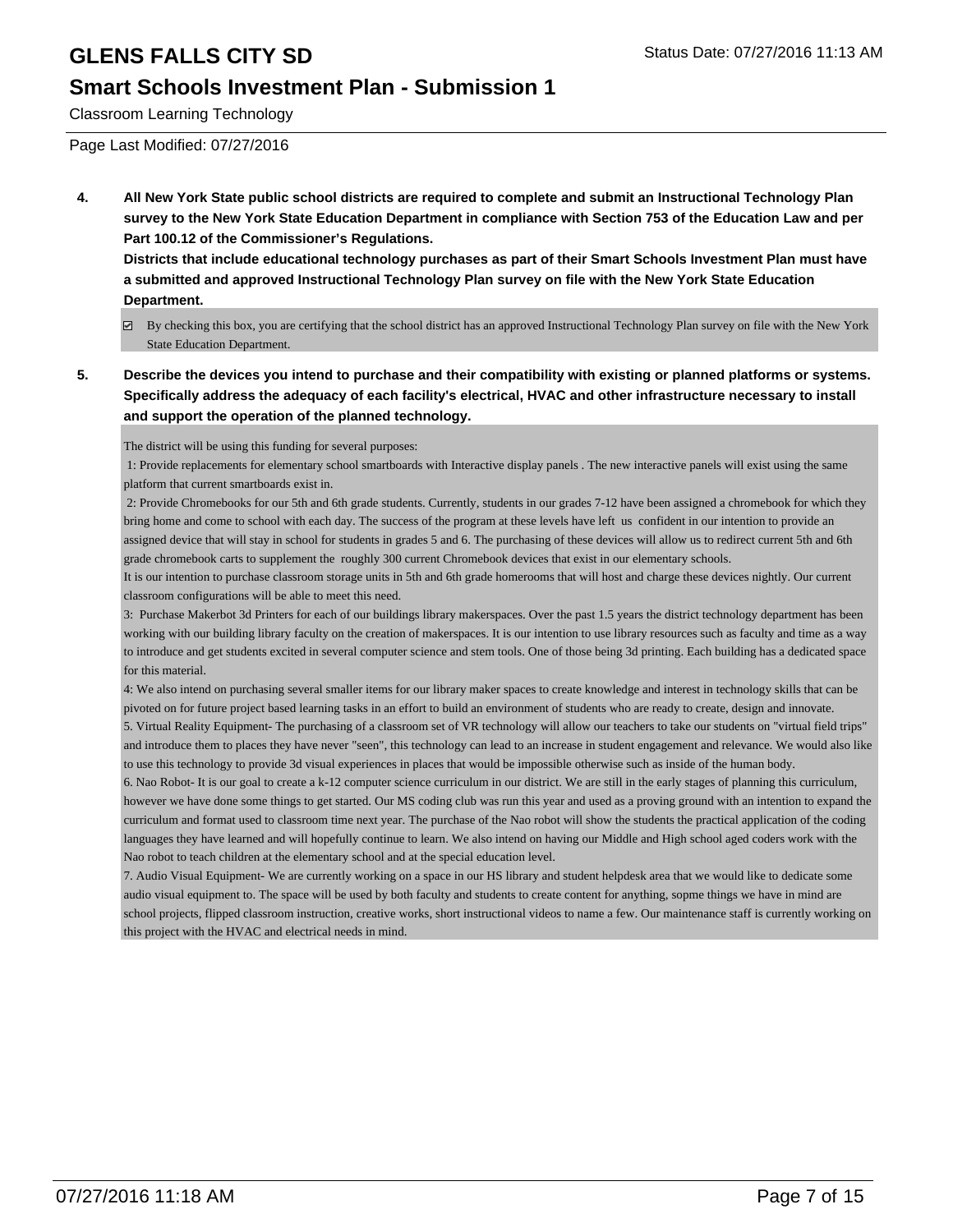### **Smart Schools Investment Plan - Submission 1**

Classroom Learning Technology

Page Last Modified: 07/27/2016

- **6. Describe how the proposed technology purchases will:**
	- **> enhance differentiated instruction;**
	- **> expand student learning inside and outside the classroom;**
	- **> benefit students with disabilities and English language learners; and**
	- **> contribute to the reduction of other learning gaps that have been identified within the district.**

**The expectation is that districts will place a priority on addressing the needs of students who struggle to succeed in a rigorous curriculum. Responses in this section should specifically address this concern and align with the district's Instructional Technology Plan (in particular Question 2 of E. Curriculum and Instruction: "Does the district's instructional technology plan address the needs of students with disabilities to ensure equitable access to instruction, materials and assessments?" and Question 3 of the same section: "Does the district's instructional technology plan address the provision of assistive technology specifically for students with disabilities to ensure access to and participation in the general curriculum?"**

The technology purchased will support all students. We believe the installation of this technology provides an opportunity for our faculty to teach at a more rigorous level and enables teachers and students to connect to relevant topics. Our 1-1 Chromebook plan allows faculty to differentiate instruction more easily through the use of supportive software, not only for our students with needs, also with enriched students as well. The district is committed to providing professional development focused on the integration of technology into classrooms so that we may engage students and redefine traditional lesson planning.

We are committed to preparing our students to be successful, productive members of a global society. Technology can be used as the tool to develop critical thinking skills, improve communication, and develop life skills critical to every student's success. The district hopes to create a k-12 curriculum that supports technology and computer science skills so that we may teach students to be creators as opposed to consumers of technology Our 1-1 device plan ensures that students with special needs are also given access to devices both inside of and in many cases outside of the classroom. Our special education department sees to it that all students deemed in need of assistive technology are provided with such technology. Specific apps. necessary to successfully participate in the general education curriculum are added to these devices to better level the playing field for students with disabilities when completing work, participating in tests, maintaining interest and focus and engaging in learning. They also now have the ability to participate outside of school in the projects that prior were not available to all.

Access to these devices allows for access to online tools and apps that help support students of various needs including students in our ELL population, students with disabilities and also general education students. The use of software on the devices allows teachers to provide differentiated instruction by promiting tools and strategies such as flipped classrooms, prodigy learning games, the NEWSELA reading and writing platform just to name a few. Instruction with these devices integrated encourage more collaboration and enable all to demonstate knowledge and understanding of curriculum in non traditional ways that better suit their interests such as the creation of a video telling a story or scratch coding used to summarize a novel.

Teachers promote the use of tools designed for students with needs and ELL learners. These students use many of these tools on a daily basis such as read and write for google, speak it, grammerly, Word Q, voice recognition, dictionary functions, translation functions, and accessabillity features just to name a few.

**7. Where appropriate, describe how the proposed technology purchases will enhance ongoing communication with parents and other stakeholders and help the district facilitate technology-based regional partnerships, including distance learning and other efforts.**

The use of this technology will assist in engaging the community and promoting an awareness of the educational mission of the District. Technology can link the classroom with parents and encourage partnerships with community agencies and educational institutions to foster the development of all.

As a district with a poverty rate in the 50 percent range we believe access to these devices are a way of "leveling the playing field". This may extend beyond the student to the students family. The district encourages students to share access to devices with parents. This coupled with all of the electronic communication strategies the district already promotes, such as the district and teacher websites, school student and parent portal, eschoolnews notifier, allows us to reach a wider range of families.

The district is promoting teachers efforts to create digital classrooms with tools like google classroom and google calendar. Both of these tools allow for parents to access classroom calendars, events, assignments, and grades.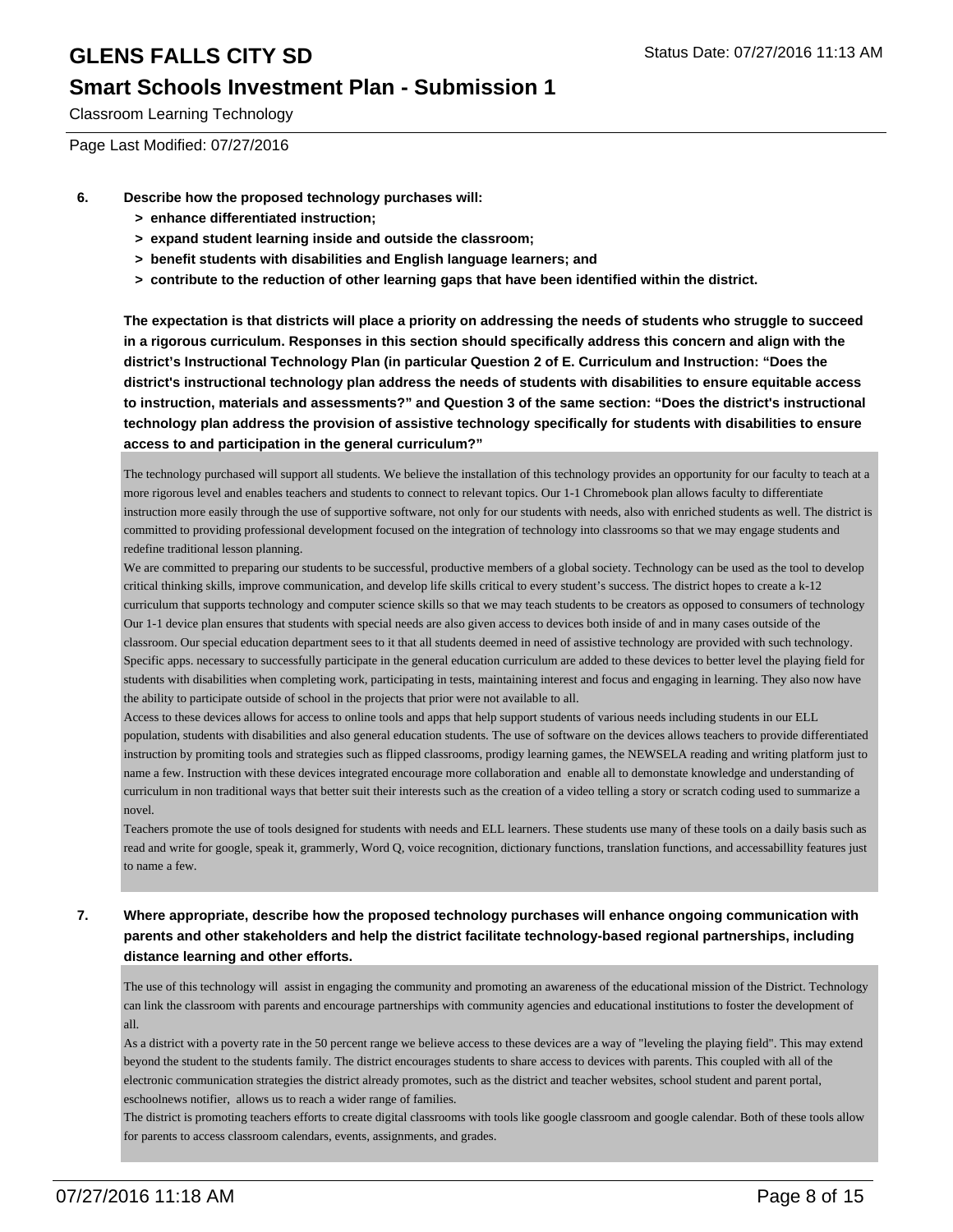#### **Smart Schools Investment Plan - Submission 1**

Classroom Learning Technology

Page Last Modified: 07/27/2016

**8. Describe the district's plan to provide professional development to ensure that administrators, teachers and staff can employ the technology purchased to enhance instruction successfully.**

**Note: This response should be aligned and expanded upon in accordance with your district's response to Question 1 of F. Professional Development of your Instructional Technology Plan: "Please provide a summary of professional development offered to teachers and staff, for the time period covered by this plan, to support technology to enhance teaching and learning. Please include topics, audience and method of delivery within your summary."**

Prior to our district's initial investment into our current Chromebook 1-1 initiative, a PD plan was designed as a focal point of the implementation plan. That Plan is as follows:

1. Supt conference days are to include technology integration professional development

2. All teachers are required to attend 16 hours of professional development on their own time per schoolyear. The technology department will offer many opportunities for teachers to attend technology-based professional development during after school hours.

3. Staff will have access to 1-1 integrated technology support via our integrated technology specialist.

4. Staff will have access to grade level/curriculum-based technology integration group professional development.

5. Staff will have access to regional training and support of integrated technology through the model schools program.

6. Staff will attend a district-wide professional development day yearly to be largely focused on the use of technology in the school district.

The district employs a full-time educational technologist who not only assists with ed-tech planning but provides professional development to faculty on a very regular basis both in 1-1 settings and after school classes. Examples of some of these sessions include training on Google Sites, Google Classroom, Google Docs, Video creation and editing, Digital assessment Tools, Symbaloo, Castle learning, Gmail, Twitter for educators, Using Google mymaps in the classroom, Google Calendar, Apps extensions and Add ons.

We believe this plan has been extremely successful in not only building knowledge around the use and instruction of tech integrated classrooms but also contributed to a very positive culture. It has always been our intent to create an open and transparent tech integration plan extended and inclusive of the students,faculty, administration and community. The response has been that faculty is hungry for more opportunities to bring technology into classrooms.

- **9. Districts must contact the SUNY/CUNY teacher preparation program that supplies the largest number of the district's new teachers to request advice on innovative uses and best practices at the intersection of pedagogy and educational technology.**
	- By checking this box, you certify that you have contacted the SUNY/CUNY teacher preparation program that supplies the largest number of your new teachers to request advice on these issues.

**9a. Please enter the name of the SUNY or CUNY Institution that you contacted.**

SUNY Plattsburgh

**9b. Enter the primary Institution phone number.**

518-792-5425

**9c. Enter the name of the contact person with whom you consulted and/or will be collaborating with on innovative uses of technology and best practices.**

Stephen Danna

**10. A district whose Smart Schools Investment Plan proposes the purchase of technology devices and other hardware must account for nonpublic schools in the district.**

**Are there nonpublic schools within your school district?**

**Ø** Yes

 $\square$  No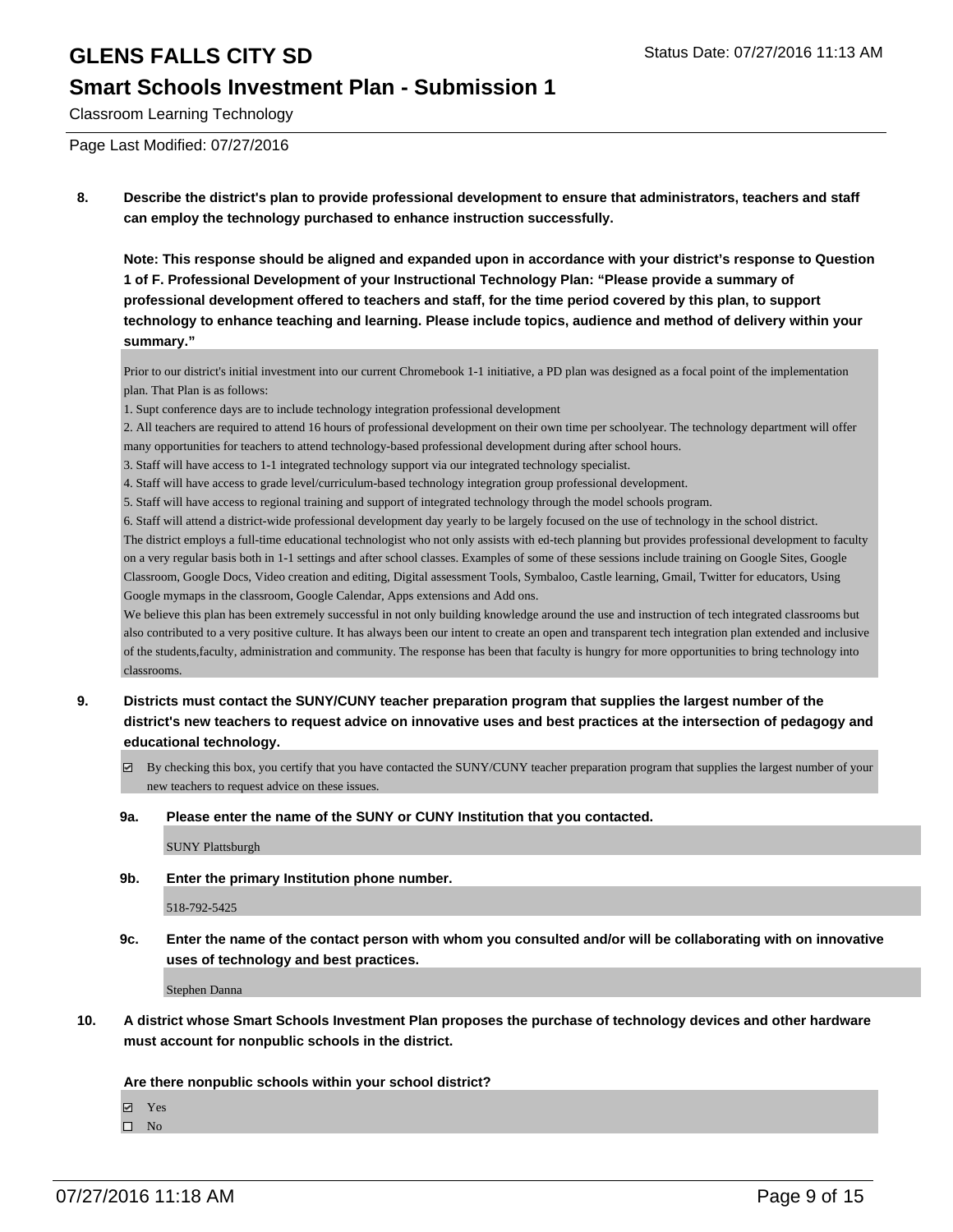### **Smart Schools Investment Plan - Submission 1**

Classroom Learning Technology

Page Last Modified: 07/27/2016

**10a. Describe your plan to loan purchased hardware to nonpublic schools within your district. The plan should use your district's nonpublic per-student loan amount calculated below, within the framework of the guidance. Please enter the date by which nonpublic schools must request classroom technology items. Also, specify in your response the devices that the nonpublic schools have requested, as well as in the in the Budget and the Expenditure Table at the end of the page.**

ST Marys St Alphonsus private school is inside of our school district. We have kept close contact and had numerous conversations with them regarding our smart school plan and how they fit into this planning. The school hosts a 14-15 enrollment of 208 students. At a per student loan amount of \$242, their total allotment is 50,336. The deadline for classroom technology requests from non pubs in our district is July 1st. St Marys has submitted a request for 162 chromebooks and 4 chromebook carts. They have \$1,406 remaining in "Other Costs", which will be used towards additional Chromebook carts, if their remaining budget allows with final quotes from the vendor at purchase time, or other devices.

**10b. A final Smart Schools Investment Plan cannot be approved until school authorities have adopted regulations specifying the date by which requests from nonpublic schools for the purchase and loan of Smart Schools Bond Act classroom technology must be received by the district.**

 $\boxtimes$  By checking this box, you certify that you have such a plan and associated regulations in place that have been made public.

### **11. Nonpublic Classroom Technology Loan Calculator**

**The Smart Schools Bond Act provides that any Classroom Learning Technology purchases made using Smart Schools funds shall be lent, upon request, to nonpublic schools in the district. However, no school district shall be required to loan technology in amounts greater than the total obtained and spent on technology pursuant to the Smart Schools Bond Act and the value of such loan may not exceed the total of \$250 multiplied by the nonpublic school enrollment in the base year at the time of enactment. See:**

**http://www.p12.nysed.gov/mgtserv/smart\_schools/docs/Smart\_Schools\_Bond\_Act\_Guidance\_04.27.15\_Final.pdf.**

|                                     | <sub>1</sub> . Classroom<br>Technology<br>Sub-allocation | 2. Public<br><b>Enrollment</b><br>$(2014 - 15)$ | 3. Nonpublic<br>Enrollment<br>$(2014-15)$ | l 4. Sum of<br>l Public and<br>l Nonpublic<br><b>Enrollment</b> | 5. Total Per<br>Pupil Sub-<br>lallocation | 6. Total<br>Nonpublic Loan<br>Amount |
|-------------------------------------|----------------------------------------------------------|-------------------------------------------------|-------------------------------------------|-----------------------------------------------------------------|-------------------------------------------|--------------------------------------|
| Calculated Nonpublic Loan<br>Amount | 526.786                                                  | 1.970                                           | 208                                       | 2.178                                                           | 242                                       | 50,336                               |

**12. To ensure the sustainability of technology purchases made with Smart Schools funds, districts must demonstrate a long-term plan to maintain and replace technology purchases supported by Smart Schools Bond Act funds. This sustainability plan shall demonstrate a district's capacity to support recurring costs of use that are ineligible for Smart Schools Bond Act funding such as device maintenance, technical support, Internet and wireless fees, maintenance of hotspots, staff professional development, building maintenance and the replacement of incidental items. Further, such a sustainability plan shall include a long-term plan for the replacement of purchased devices and equipment at the end of their useful life with other funding sources.**

 $\boxtimes$  By checking this box, you certify that the district has a sustainability plan as described above.

**13. Districts must ensure that devices purchased with Smart Schools Bond funds will be distributed, prepared for use, maintained and supported appropriately. Districts must maintain detailed device inventories in accordance with generally accepted accounting principles.**

 $\boxtimes$  By checking this box, you certify that the district has a distribution and inventory management plan and system in place.

**14. If you are submitting an allocation for Classroom Learning Technology complete this table. Note that the calculated Total at the bottom of the table must equal the Total allocation for this category that you entered in the SSIP Overview overall budget.**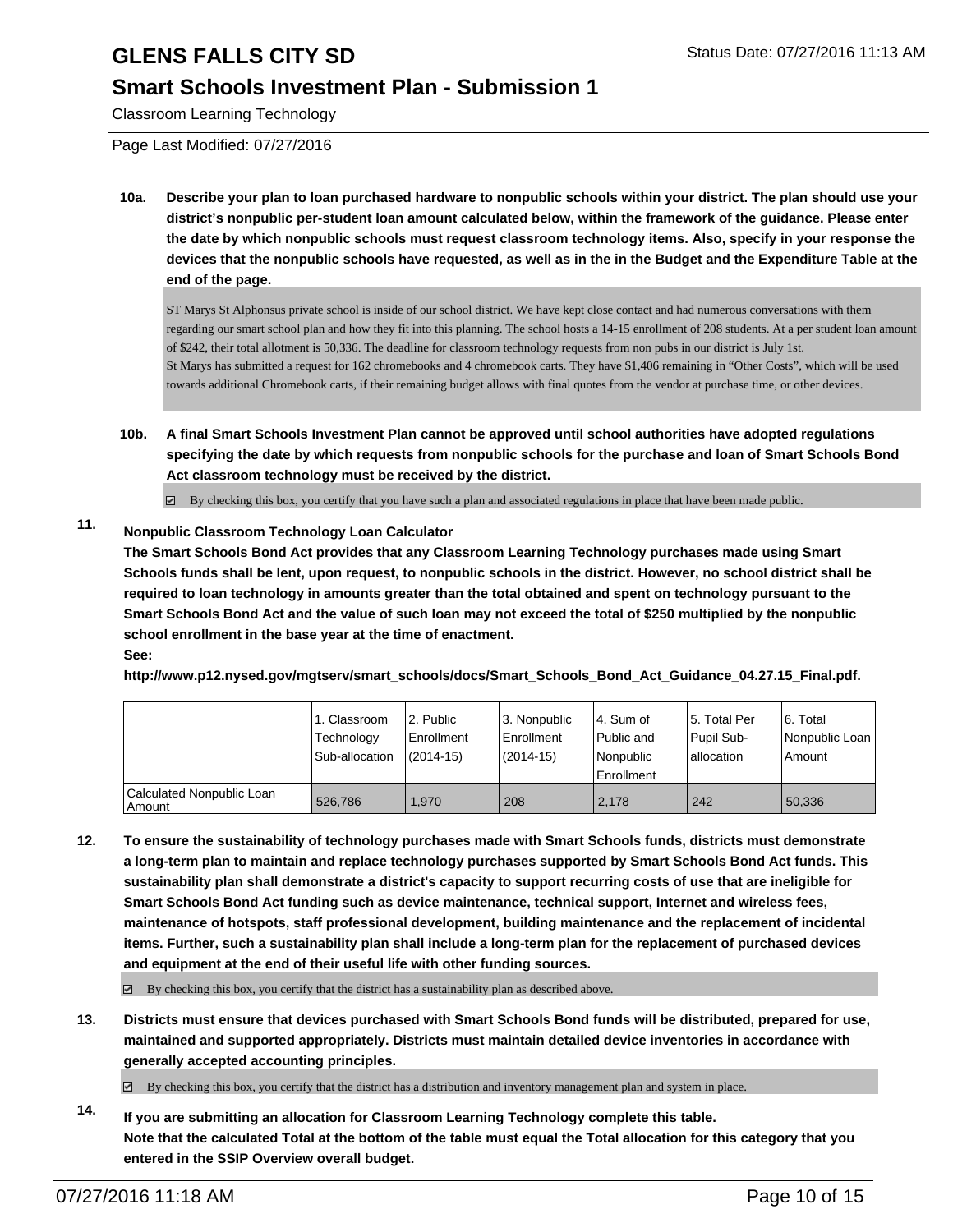### **Smart Schools Investment Plan - Submission 1**

Classroom Learning Technology

Page Last Modified: 07/27/2016

|                          | Sub-Allocation |
|--------------------------|----------------|
| Interactive Whiteboards  | 300,000        |
| <b>Computer Servers</b>  | l 0            |
| <b>Desktop Computers</b> | l 0            |
| <b>Laptop Computers</b>  | 156,880        |
| <b>Tablet Computers</b>  | $\overline{0}$ |
| <b>Other Costs</b>       | 69,906         |
| Totals:                  | 526,786.00     |

| Select the allowable expenditure | Item to be Purchased                   | Quantity     | Cost per Item | <b>Total Cost</b> |
|----------------------------------|----------------------------------------|--------------|---------------|-------------------|
| type.                            |                                        |              |               |                   |
| Repeat to add another item under |                                        |              |               |                   |
| each type.                       |                                        |              |               |                   |
| Interactive Whiteboards          | Interactive LCD Display                | 60           | 5,000         | 300,000           |
| <b>Laptop Computers</b>          | Chromebooks                            | 430          | 265           | 113,950           |
| <b>Other Costs</b>               | Nao Robot                              |              | 9,000         | 9,000             |
| <b>Other Costs</b>               | 3D printers for makerspace             | 5            | 4,000         | 20,000            |
| <b>Other Costs</b>               | Google expedition classroom set for 30 | $\mathbf{1}$ | 10,000        | 10,000            |
| <b>Other Costs</b>               | OzoBot Classroom set of 18             |              | 1,000         | 1,000             |
| <b>Laptop Computers</b>          | Chromebooks (nonpub)                   | 162          | 265           | 42,930            |
| <b>Other Costs</b>               | <b>Chromebook Carts/cabinets</b>       | 15           | 1,500         | 22,500            |
| <b>Other Costs</b>               | (nonpub) Chromebook Carts              | 4            | 1,500         | 6,000             |
| <b>Other Costs</b>               | Unassigned nonpublic expenditures      |              | 1,406         | 1,406             |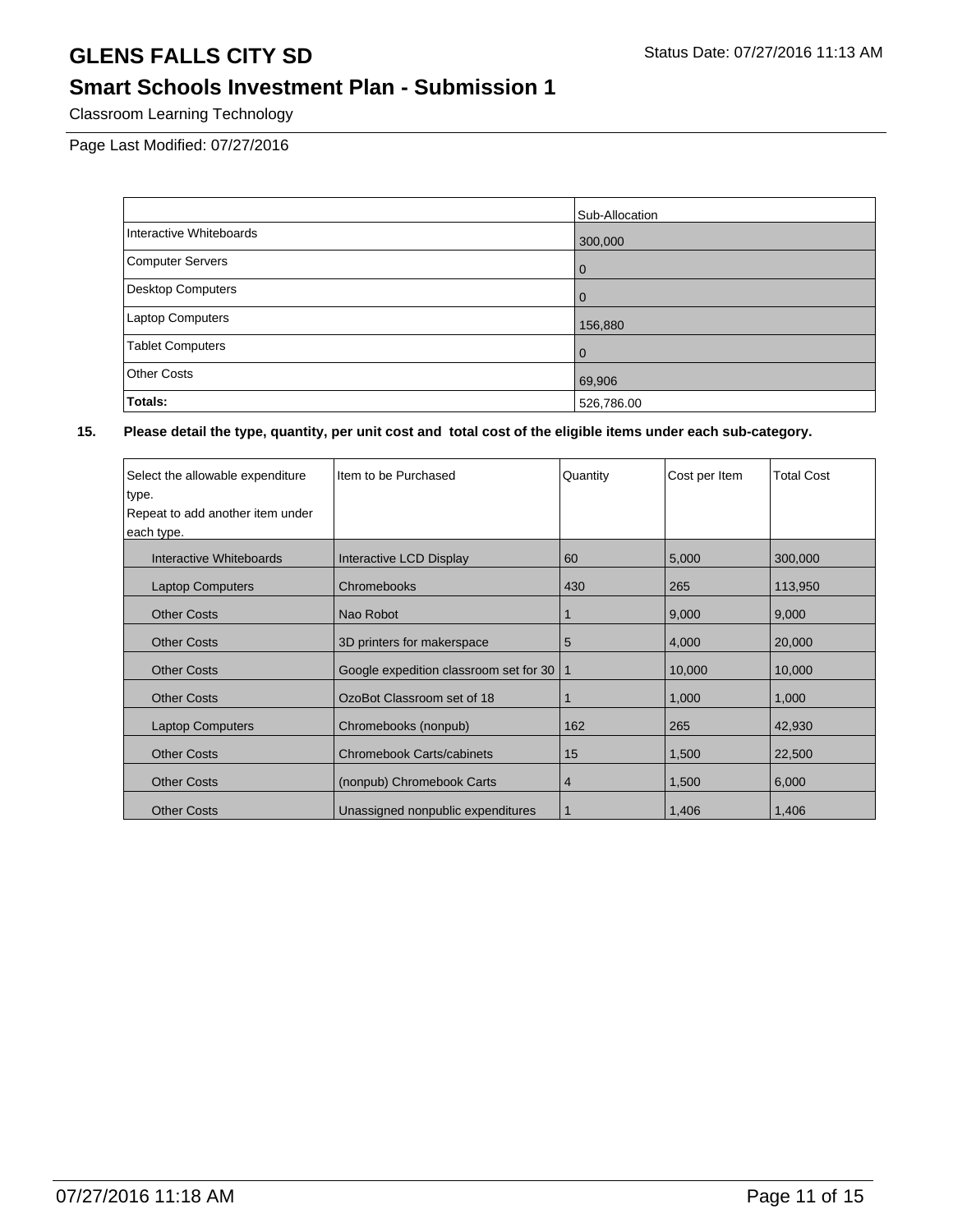### **Smart Schools Investment Plan - Submission 1**

Pre-Kindergarten Classrooms

Page Last Modified: 07/13/2016

**1. Provide information regarding how and where the district is currently serving pre-kindergarten students and justify the need for additional space with enrollment projections over 3 years.**

(No Response)

- **2. Describe the district's plan to construct, enhance or modernize education facilities to accommodate prekindergarten programs. Such plans must include:**
	- **Specific descriptions of what the district intends to do to each space;**
	- **An affirmation that pre-kindergarten classrooms will contain a minimum of 900 square feet per classroom;**
	- **The number of classrooms involved;**
	- **The approximate construction costs per classroom; and**
	- **Confirmation that the space is district-owned or has a long-term lease that exceeds the probable useful life of the improvements.**

(No Response)

**3. Smart Schools Bond Act funds may only be used for capital construction costs. Describe the type and amount of additional funds that will be required to support ineligible ongoing costs (e.g. instruction, supplies) associated with any additional pre-kindergarten classrooms that the district plans to add.**

(No Response)

**4. All plans and specifications for the erection, repair, enlargement or remodeling of school buildings in any public school district in the State must be reviewed and approved by the Commissioner. Districts that plan capital projects using their Smart Schools Bond Act funds will undergo a Preliminary Review Process by the Office of Facilities Planning.**

| Project Number |  |
|----------------|--|
| (No Response)  |  |

**5. If you have made an allocation for Pre-Kindergarten Classrooms, complete this table.**

**Note that the calculated Total at the bottom of the table must equal the Total allocation for this category that you entered in the SSIP Overview overall budget.**

|                                          | Sub-Allocation |
|------------------------------------------|----------------|
| Construct Pre-K Classrooms               | (No Response)  |
| Enhance/Modernize Educational Facilities | (No Response)  |
| <b>Other Costs</b>                       | (No Response)  |
| Totals:                                  |                |

| Select the allowable expenditure | litem to be purchased | Quantity      | Cost per Item | <b>Total Cost</b> |
|----------------------------------|-----------------------|---------------|---------------|-------------------|
| type.                            |                       |               |               |                   |
| Repeat to add another item under |                       |               |               |                   |
| each type.                       |                       |               |               |                   |
| (No Response)                    | (No Response)         | (No Response) | (No Response) | (No Response)     |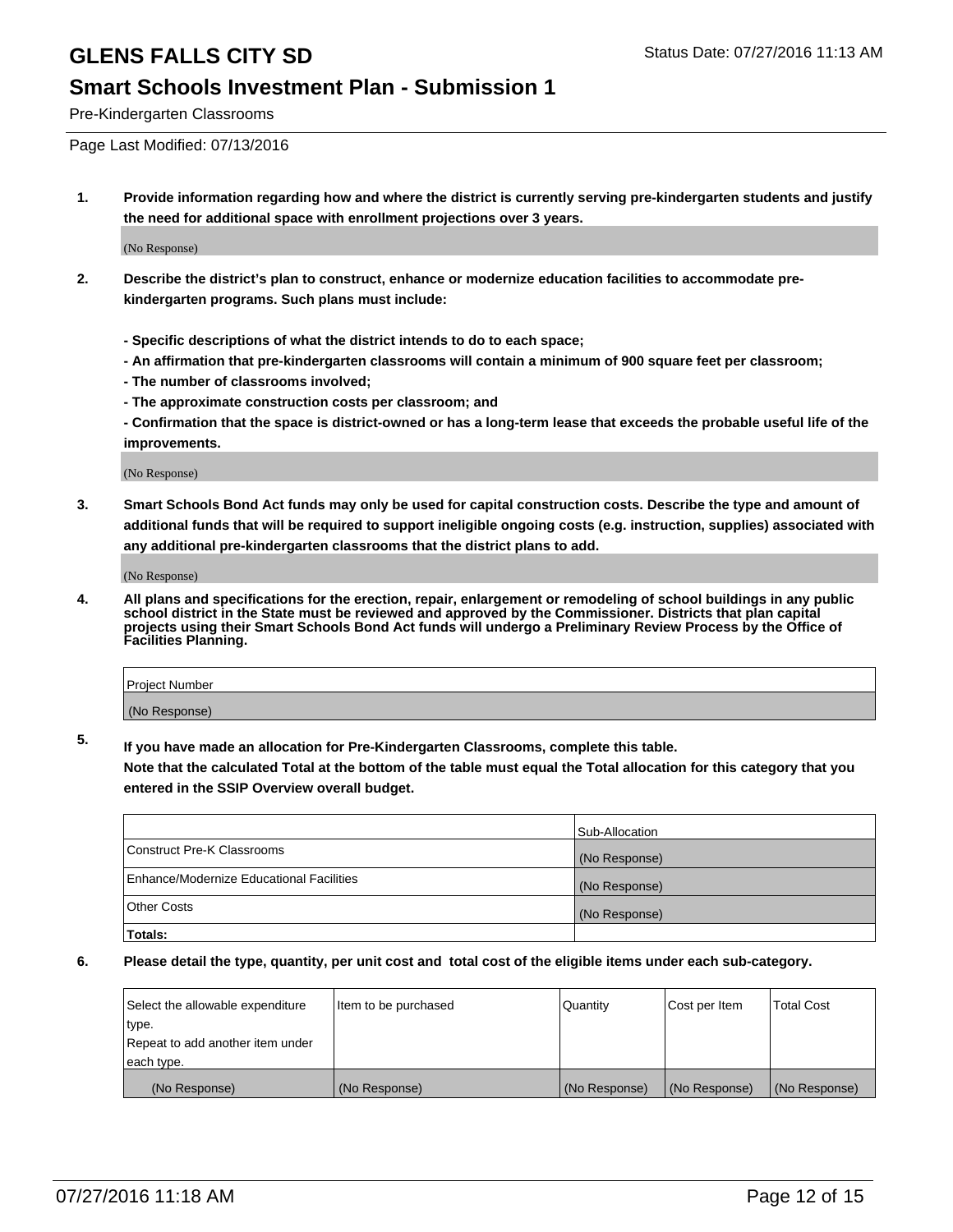### **Smart Schools Investment Plan - Submission 1**

Replace Transportable Classrooms

Page Last Modified: 07/13/2016

**1. Describe the district's plan to construct, enhance or modernize education facilities to provide high-quality instructional space by replacing transportable classrooms.**

(No Response)

**2. All plans and specifications for the erection, repair, enlargement or remodeling of school buildings in any public school district in the State must be reviewed and approved by the Commissioner. Districts that plan capital projects using their Smart Schools Bond Act funds will undergo a Preliminary Review Process by the Office of Facilities Planning.**

| <b>Project Number</b> |  |
|-----------------------|--|
| (No Response)         |  |

**3. For large projects that seek to blend Smart Schools Bond Act dollars with other funds, please note that Smart Schools Bond Act funds can be allocated on a pro rata basis depending on the number of new classrooms built that directly replace transportable classroom units.**

**If a district seeks to blend Smart Schools Bond Act dollars with other funds describe below what other funds are being used and what portion of the money will be Smart Schools Bond Act funds.**

(No Response)

**4. If you have made an allocation for Replace Transportable Classrooms, complete this table. Note that the calculated Total at the bottom of the table must equal the Total allocation for this category that you entered in the SSIP Overview overall budget.**

|                                                | Sub-Allocation |
|------------------------------------------------|----------------|
| Construct New Instructional Space              | (No Response)  |
| Enhance/Modernize Existing Instructional Space | (No Response)  |
| Other Costs                                    | (No Response)  |
| Totals:                                        |                |

| Select the allowable expenditure | Item to be purchased | Quantity      | Cost per Item | <b>Total Cost</b> |
|----------------------------------|----------------------|---------------|---------------|-------------------|
| type.                            |                      |               |               |                   |
| Repeat to add another item under |                      |               |               |                   |
| each type.                       |                      |               |               |                   |
| (No Response)                    | (No Response)        | (No Response) | (No Response) | (No Response)     |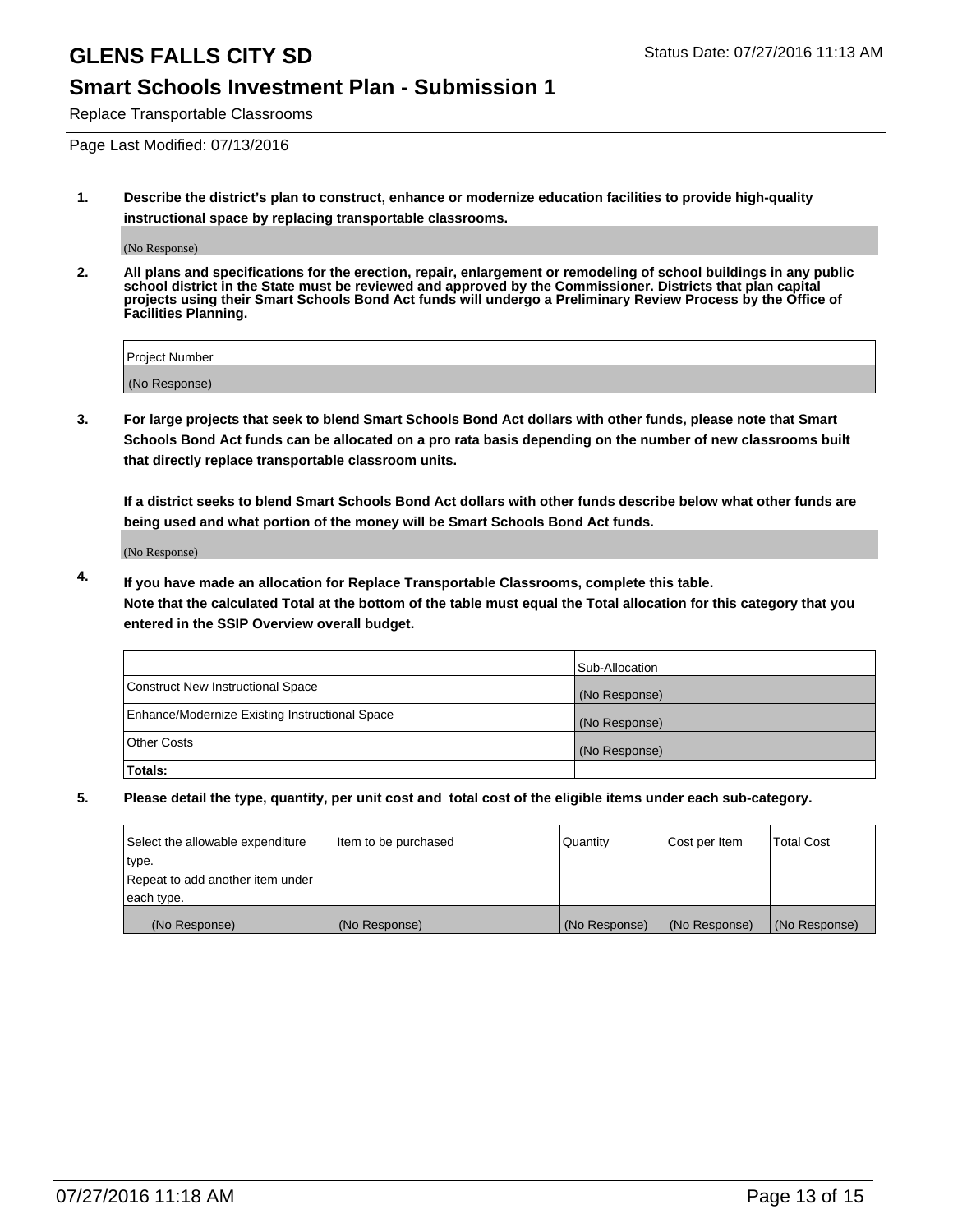#### **Smart Schools Investment Plan - Submission 1**

High-Tech Security Features

Page Last Modified: 07/13/2016

**1. Describe how you intend to use Smart Schools Bond Act funds to install high-tech security features in school buildings and on school campuses.**

(No Response)

**2. All plans and specifications for the erection, repair, enlargement or remodeling of school buildings in any public school district in the State must be reviewed and approved by the Commissioner. Districts that plan capital projects using their Smart Schools Bond Act funds will undergo a Preliminary Review Process by the Office of Facilities Planning.** 

| Project Number |  |
|----------------|--|
| (No Response)  |  |

**3. Was your project deemed eligible for streamlined Review?**

| H | Yes |  |
|---|-----|--|
| П | Nο  |  |

**4. Include the name and license number of the architect or engineer of record.**

| Name          | License Number |
|---------------|----------------|
| (No Response) | (No Response)  |

**5. If you have made an allocation for High-Tech Security Features, complete this table.**

**Note that the calculated Total at the bottom of the table must equal the Total allocation for this category that you entered in the SSIP Overview overall budget.**

|                                                      | Sub-Allocation |
|------------------------------------------------------|----------------|
| Capital-Intensive Security Project (Standard Review) | (No Response)  |
| <b>Electronic Security System</b>                    | (No Response)  |
| <b>Entry Control System</b>                          | (No Response)  |
| Approved Door Hardening Project                      | (No Response)  |
| <b>Other Costs</b>                                   | (No Response)  |
| Totals:                                              |                |

| Select the allowable expenditure | Item to be purchased | Quantity      | Cost per Item | <b>Total Cost</b> |
|----------------------------------|----------------------|---------------|---------------|-------------------|
| type.                            |                      |               |               |                   |
| Repeat to add another item under |                      |               |               |                   |
| each type.                       |                      |               |               |                   |
| (No Response)                    | (No Response)        | (No Response) | (No Response) | (No Response)     |